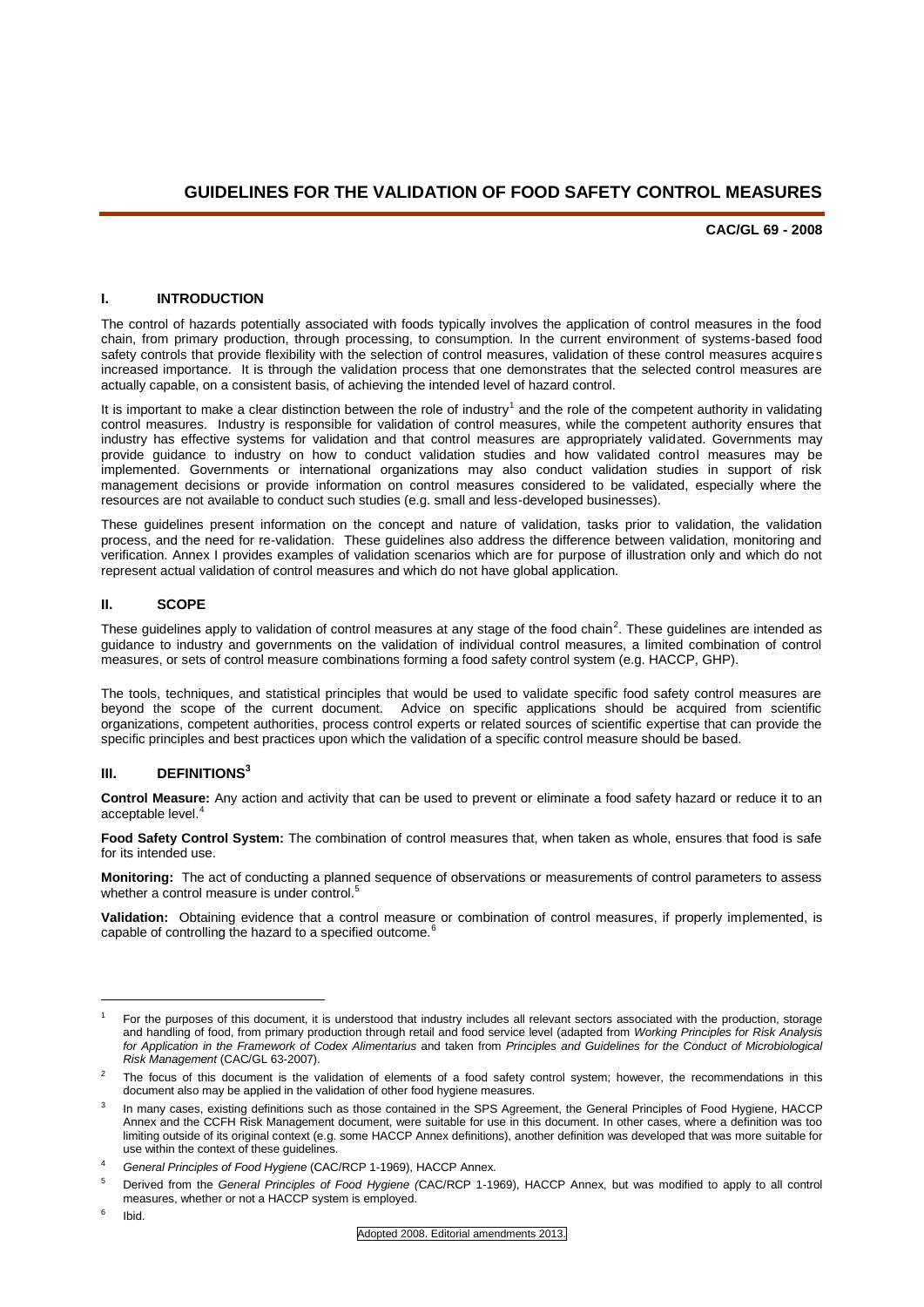**Verification:** The application of methods, procedures, tests and other evaluations, in addition to monitoring, to determine whether a control measure is or has been operating as intended.<sup>7</sup>

## **IV. CONCEPT AND NATURE OF VALIDATION**

Validation focuses on the collection and evaluation of scientific, technical and observational information to determine whether control measures are capable of achieving their specified purpose in terms of hazard control. Validation involves measuring performance against a desired food safety outcome or target, in respect of a required level of hazard control.<sup>8</sup>

Validation is performed at the time a control measure or a food safety control system is designed, or when changes indicate the need for re-validation (see section VII). Validation of control measures is, whenever possible, performed before their full implementation.

# **Interrelationships among Validation, Monitoring and Verification**

There is often confusion among the concepts of validation, monitoring and verification. Validation of control measures as described in this document is different from monitoring and verification, which both take place after the validated control measures have been implemented. Monitoring and verification are the tools used to check whether the control measures are being adhered to and to demonstrate that they are operating as intended.

**-** Monitoring of control measures is the on-going collection of information at the step the control measure is applied. The information establishes that the measure is functioning as intended, i.e., within established limits. Monitoring activities are typically focused on "real-time" measurements and on the performance of a specific control measure.

**-** Verification is an ongoing activity used to determine that the control measures have been implemented as intended. Verification occurs during or after operation of a control measure through a variety of activities, including observation of monitoring activities and review of records to confirm that implementation of control measures is according to design.

The following example for uncooked fermented sausages illustrates the interrelationship of validation, verification and monitoring:

**-** Validation: The competent authority established the need for control measure(s) that achieve a specified log reduction in pathogenic *Escherichia coli.* The validation process indicated that industry could consistently achieve a specified log reduction through ensuring a specific decrease in pH during fermentation and a specific decrease in water activity during maturation, coupled with ensuring that the raw materials have less than a specified level of pathogenic *E. coli* based on statistically-based microbiological testing.

**-** Monitoring: Measuring pH drop during fermentation and weight loss (or water activity) during maturation.

**-** Verification: Periodic process control testing for pathogenic *E. coli* to verify that incoming levels in the raw materials are within specification and that fermentation and maturation achieve the intended outcome in the semifinished or finished product. Examination of monitoring records to check for continuous control over time.

## **V. TASKS PRIOR TO VALIDATION OF CONTROL MEASURES**

Prior to the validation of control measures by the food establishment, it is important to complete certain tasks so that validation can be accomplished effectively and efficiently. The following tasks could be carried out either independently or in conjunction with the establishment of GHPs, HACCP, etc.

Tasks prior to validation include:

- a) Identify the hazards that are intended to be controlled in the commodity and/or environment concerned, taking into account all relevant information, including information from a risk assessment if available.
- b) Identify the food safety outcome required.

The food safety outcome can be determined in a number of ways. Industry should determine if there are existing food safety outcomes or targets, established by the competent authority, relevant to the intended use of the food. In the absence of food safety outcomes or targets established by the competent authority, targets should be identified by industry, as appropriate. Industry may also set stricter targets than those set by the competent authority.

- c) Identify the measures that are to be validated, taking into account:
	- The importance of the control measure in achieving control of the hazard to a specified outcome. Examples might include:
		- o Heat treatment step in a canning process

<sup>7</sup> Ibid.

See Principles and Guidelines for the Conduct of Microbiological Risk Management (CAC/GL 63-2007) and Principles and Guidelines *for the Establishment and Application of Microbiological Criteria Related to Foods* (CAC/GL 21-1997).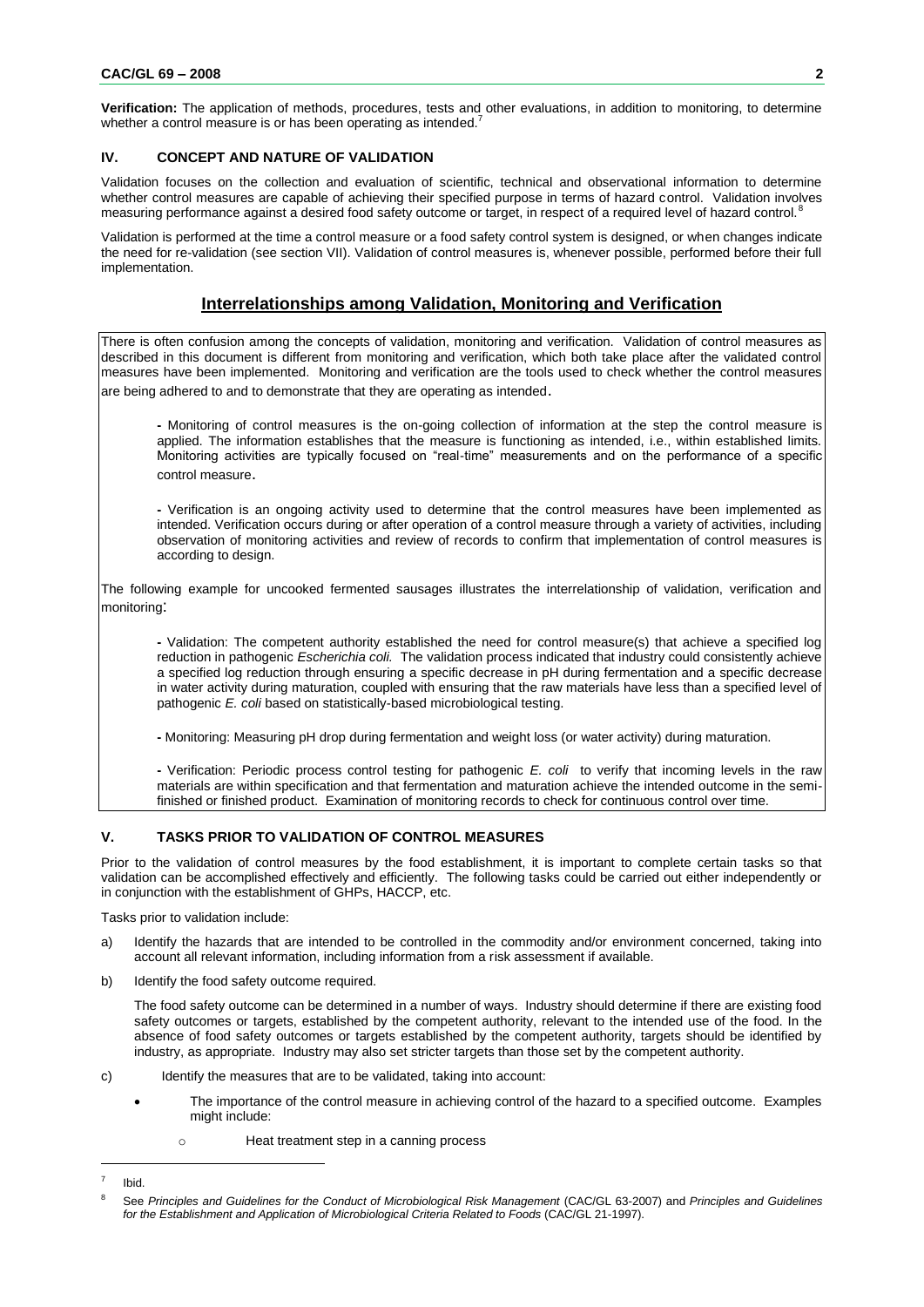- o Cooling to a specified temperature within a specific timeframe
- Whether the control measure has already been validated

Identify whether the control measure has previously been validated in a way that is applicable and appropriate to the food business (e.g. a control measure required by a competent authority or validated by a competent authority or other national or international organization) or whether its performance is so well established for the application under consideration that further validation is not necessary. In either case, a food business operator must ensure that the conditions (e.g. raw materials, relevant hazards, combinations of control measures, intended use, and distribution and consumption patterns) in their particular operation do not differ from the conditions under which the control measure was previously validated.

Priority of validation

Considering that food safety outcomes are often dependent on multiple control measures, prioritization of validation activities may be necessary and may take into account:

- Adverse health effect: The higher the potential for an adverse health effect from a hazard, the more attention should be paid to assuring that the set of control measures selected is effective. Consideration should be given to the size of the population and the age/sex of groups most at risk.
- o Historical experience: For many food production and processing scenarios, there is extensive history that specific measures used to control food borne hazards are effective. If little or no experience exists with respect to the performance of a control measure in controlling a particular hazard within a specified context, it becomes more important that validation be undertaken.

In certain instances, these historical data may obviate the need to conduct validations. However, it is important to avoid assuming that a food production or processing system is safe based solely on historical experience. All relevant current information should be considered when evaluating the adequacy of historical information, as it may be outdated. For example, sampling and testing procedures used to obtain the original data may be insufficient in the context of current operating procedures. New strains of microbial pathogens may now exist that do not behave in the same manner as the strains of pathogens or surrogate microorganisms used for determining early food control processes. New epidemiological and/or clinical information may indicate that the control measures used in the past were less effective than previously thought.

- Other factors/constraints
	- Ability to monitor and verify the control measure
		- In prioritizing control measures for validation, consideration should be given to the amenability of the control measure to monitoring and/or verification after implementation.
		- Control measures that are of such a nature that it is not feasible to determine their quantitative effect on specific hazards may not always be considered priority for validation. Examples of such control measures include air locks to minimize cross contamination, hand washing procedures, and several other basic hygiene practices described in the *General Principles of Food Hygiene* (CAC/RCP 1-1969).
	- Scientific and technical feasibility
		- In prioritizing control measures for validation, consideration should be given to any scientific and/or technical challenges to validating the measure. This would include consideration of the variability associated with the control measure being validated, the food being considered, and the hazards being controlled.
	- Resources
		- Validation activities may be resource intensive. Particular validation activities, such as experimental trials, process capability studies, surveys, mathematical modelling, product or environmental sampling and analytical testing, particularly when applied in an appropriate statistical fashion, require significant resources. The extent to which sufficient resources are available and such activities can be undertaken will place limits on the ability to develop and validate food safety control measures. Necessary assistance (e.g. development of guidelines for industry, training and technical assistance), particularly to small and less-developed businesses, provided by national and international organizations could help to perform validation of food safety control measures.

# **VI. THE VALIDATION PROCESS**

A range of approaches to validation are available. The precise approach will depend, among other things, on the nature of the hazard, the nature of the raw ingredients and product, the type of control measures or food safety control system selected to control the hazard, and the intended stringency of control of the hazard.

## **Approaches for validating control measures**

The following approaches to validation may be used individually or in combination, as appropriate. These are presented in no particular order.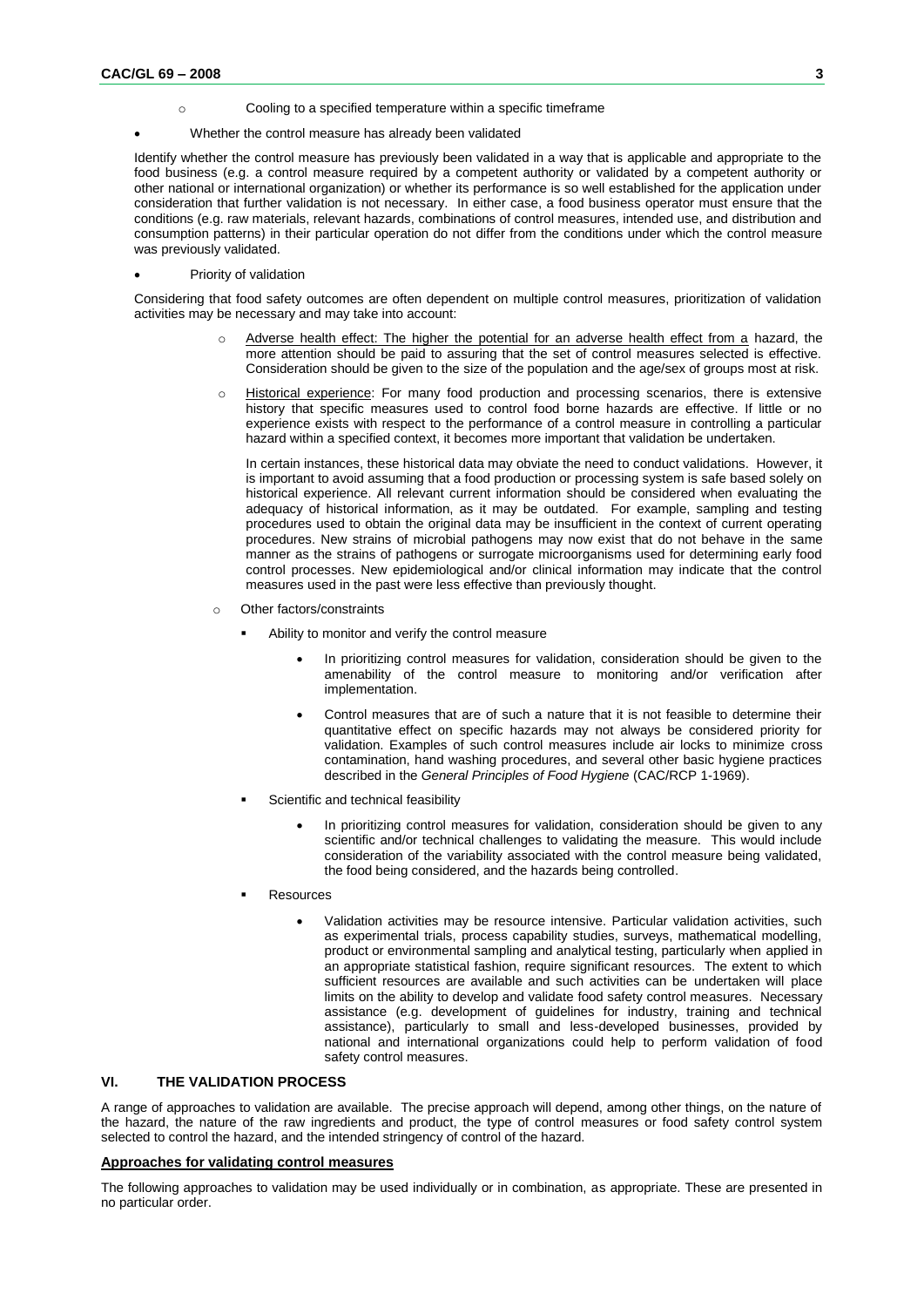- Reference to scientific or technical literature, previous validation studies or historical knowledge of the performance of the control measure. Scientific or technical information needed to validate control measures may, in many instances, be available from many sources. These include scientific literature, government guidance, guidelines on GHP and HACCP control measures with a known history of good performance validated by competent authorities or independent scientific authorities, international standards or guidelines (e.g. Codex Alimentarius), and validation studies from industry and/or equipment manufacturers. However, if relying on such knowledge, care should be taken to ensure that the conditions of application in a food safety control system are consistent with those identified in the scientific information examined. For certain well-established processes (e.g. time and temperature combinations for milk pasteurization), it may be sufficient to acquire only the data on the conditions or attributes specific for the operation in question.
- **Scientifically valid experimental data that demonstrate the adequacy of the control measure.** Laboratory challenge testing designed to mimic process conditions and industrial or pilot plant trials of particular aspects of a food processing system are validation techniques that are used commonly, particularly in food processing unit operations. Quantitative demonstration and documentation of appropriate log reduction of a specified pathogen by a specific microbiocidal process is an example of validation of a control measure by experimental trials. If the risk from a hazard is associated with growth of the pathogen to unacceptable numbers, then the conditions (e.g. product formulation, processing parameters, packaging or conditions of storage and distribution) that prevent the growth of the pathogen may need to be validated and documented using appropriately designed experimental trials. For example, if water activity must be controlled in a product to prevent growth of *Staphylococcus aureus*, then validation can be achieved by demonstrating that the water activity of the product under expected conditions of storage and distribution will be equal to or less than the specified water activity.

Scale up of laboratory-based experimental trials in a pilot plant is helpful in ensuring that the trials properly reflect actual processing parameters and conditions. However, this almost always requires the availability of appropriate non-pathogenic surrogate microorganisms, as viable pathogenic microorganisms should not be purposefully introduced into a food production facility. When surrogate microorganisms are used, validation should cover the appropriateness of the surrogates. Validation may have to be limited to a laboratory/pilot plant if there are no appropriate surrogate microorganisms available that can be used to acquire data under actual production conditions.

Additional safety margins may be required to account for the uncertainty or variability of the control measure or combination of control measures in achieving the desired level of control when implemented in a full scale operation.

- **Collection of data during operating conditions in the whole food operation.** When this approach is used, biological, chemical or physical data relating to the hazards of concern are collected for a specified period (e.g. 3-6 weeks of full scale production) during operating conditions representative of the whole food operation, including periods where production is increased, e.g. holiday rush. For example, when the food safety control system is contingent upon the use of good veterinary or agricultural practices in the field or good hygienic practices in the processing establishment, it may be necessary to validate these measures through the use of intermediate/finished product and/or environmental sampling and testing. Sampling should be based on the use of appropriate sampling techniques, sampling plans and testing methodology. Data collected should be sufficient for the statistical analyses required.
- **Mathematical modelling.** Mathematical modelling is a means of mathematically integrating scientific data on how factors affecting the performance of a control measure or combination of control measures affect their ability to achieve the intended food safety outcome. Mathematical models, such as pathogen growth models to assess the impact of changes in pH and water activity on the control of pathogen growth or the use of z-value models to determine alternative thermal processing conditions, are used extensively by industry. This can also include the use of risk-based models that examine the impact of a control measure or combination of control measures further along the food chain. Effective use of mathematical modelling typically requires that a model be appropriately validated for a specific food application. This may require additional testing. Validation based on the use of mathematical modelling should take into consideration the uncertainty/variability limits associated with the models' predictions.
- **Surveys.** Surveys can be used to validate control measures, as appropriate, in conjunction with other approaches to demonstrate the expected level of control of hazards can be achieved. For example, an evaluation of consumers' understanding of information on the label prior to or during the design of a label can be considered a validation approach for labelling as a control measure.<sup>9</sup> Care should be taken to ensure that statistically valid surveys or other activity provide data that are accurate and appropriate for use by an individual food business operator or competent authority.

## **Steps Involved in the Validation Process**

After completing the tasks needed prior to validation, the process of validating control measures includes the following steps:

- Decide on the approach or combination of approaches.
- Define the parameters and decision criteria<sup>10</sup> that will demonstrate that a control measure or combination of control measures, if properly implemented, is capable of consistently controlling the hazard to the specified outcome.
- Assemble relevant validation information and conduct the studies where needed.

Note that surveys carried out after the product is in the market place to assess whether consumers are following the instructions is a verification activity.

<sup>&</sup>lt;sup>10</sup> Decision criteria should take into account the uncertainty and variability associated with the validation methodology and the performance of the control measure or combination of control measures.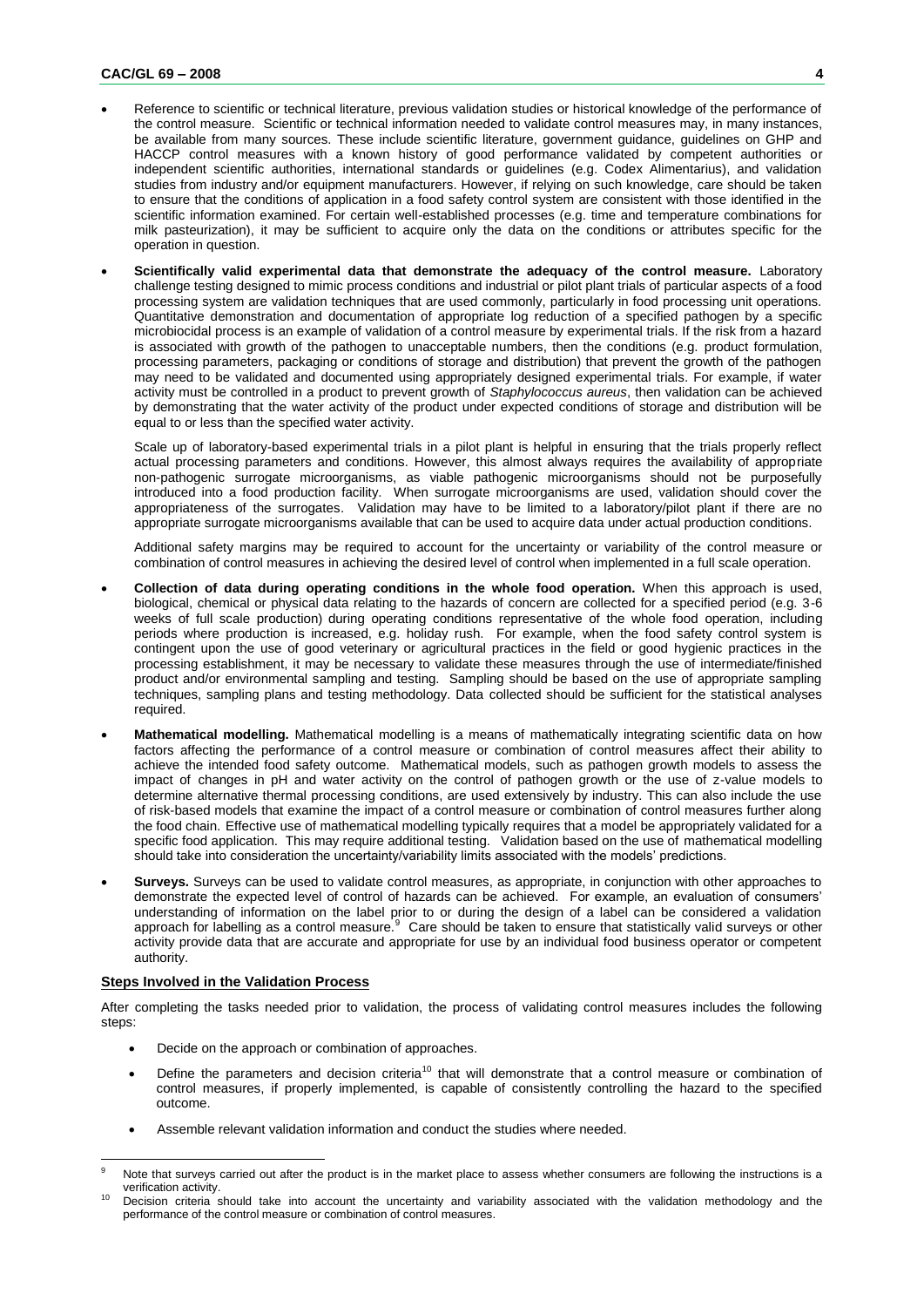- Analyze the results.
- Document and review the validation.

Results of a validation will either demonstrate that a control measure or combination of control measures,

- is capable of controlling the hazard to the specified outcome if properly implemented, and thus, could be implemented, or
- is not capable of controlling the hazard to the specified outcome and should not be implemented.

The latter may lead to re-evaluation of product formulation, process parameters, or other appropriate decisions/actions.

Information gained in the validation process may be useful in designing verification and monitoring procedures. For example, if a control measure or combination of control measures produces a reduction of a pathogen well in excess of the reduction needed for hazard control, it may be possible to decrease the frequency of verification e.g. frequency of microbiological testing of end product.

## **VII. NEED FOR RE-VALIDATION**

There are many changes that could lead to a need to re-validate a control measure or combination of control measures. Examples include:

- System failure: If monitoring or verification identifies failures for which a process deviation cause cannot be identified, re-validation may be needed. Non-compliance with monitoring or verification criteria may indicate a need for a change in the parameters (i.e., the selection and specification of the control measures) on which the design of the food safety control system is based. A system failure may also result from an inadequate hazard analysis and may require revalidation.
- Process changes: The introduction in the food safety control system of a new control measure, technology or a piece of equipment that is likely to have a decisive impact on the control of the hazard may necessitate that the system or parts of it be re-validated. Similarly, changes made in product formulation or the application of current control measures (e.g. time/temperature changes) may result in the need for re-validation of control measures.
- New scientific or regulatory information: Re-validation may be needed if the hazard associated with a food or ingredient changes as a result of (i) higher concentrations of hazards than originally encountered and accounted for in the design, (ii) a change in response of a hazard to control (e.g. adaptation), (iii) emergence of a previously unidentified hazard, (iv) new information indicating that the hazard is not being controlled to the level specified (e.g. new epidemiological findings or new validated and internationally accepted analytical technologies ) or (v) a new food safety outcome.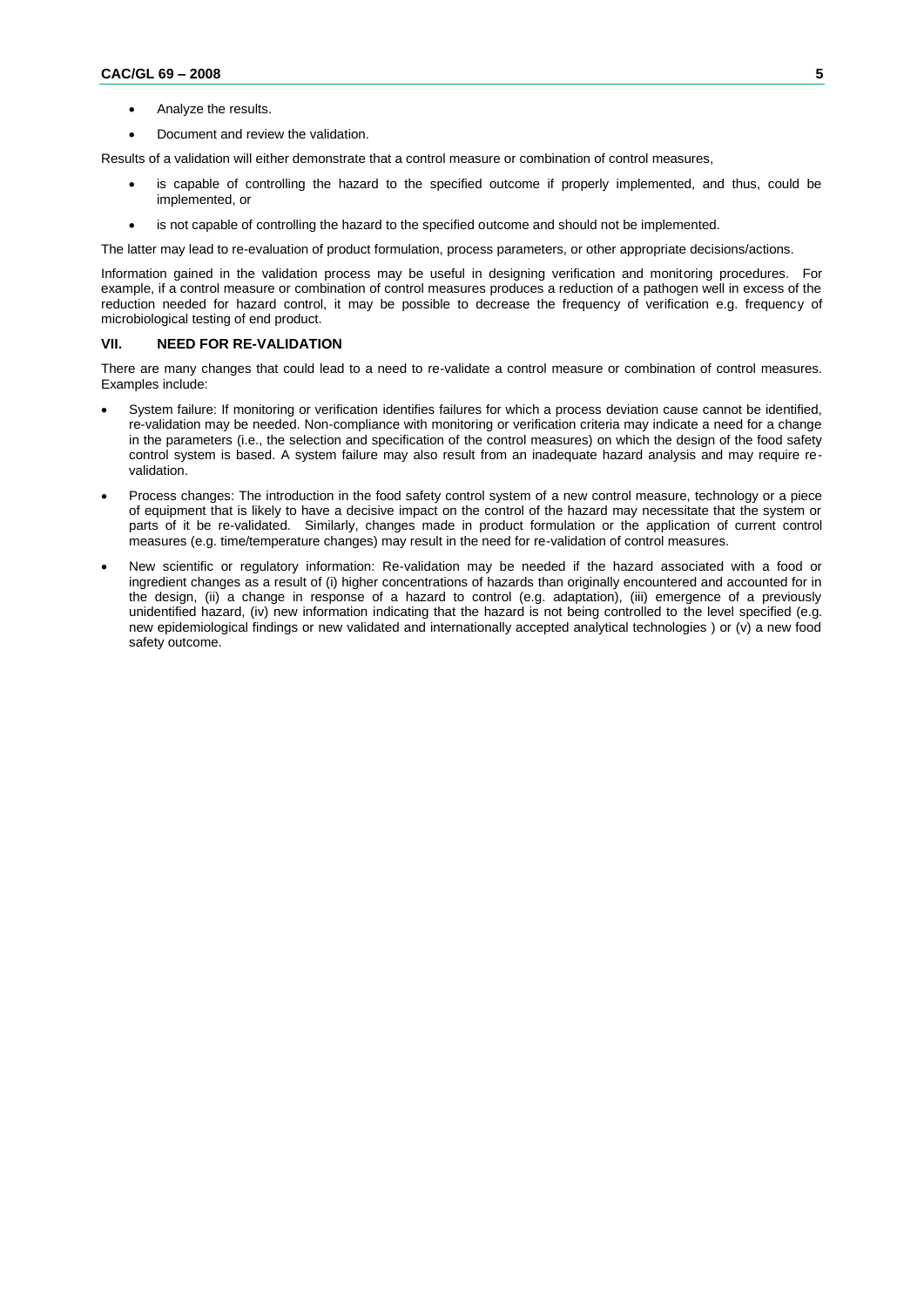#### **ANNEX I**

## **EXAMPLES OF VALIDATION OF FOOD SAFETY CONTROL MEASURES**

This Annex contains examples of several approaches to validating control measures or combinations of control measures. All of the examples described below are for purposes of illustration only, do not represent actual validation scenarios in a global sense and should not be replicated as presented. . Also, the examples below are presented in a specific format only for consistency and this format is not intended to be a general model for validation.

In the examples below, it is assumed that the control measures have not been previously validated, that they have a decisive impact on the control of the specific hazard, and that they have been prioritized for validation.

## **EXAMPLE ONE: VALIDATION OF POST-HARVEST DEHYDRATION TO PREVENT AFLATOXIN CONTAMINATION OF TREE NUTS<sup>11</sup>**

- 1. Pre-validation Tasks.
	- a. Hazard: Aflatoxin contamination has been identified as a hazard that is reasonably likely to occur in tree nuts. Its control requires applications of measures both pre-harvest and post-harvest. Post-harvest measures are focused on rendering the tree nuts incapable of supporting continued aflatoxin production by *Aspergillus* spp.
	- b. Food safety outcome required: The recognized international standard for aflatoxin  $B_1$  is 20 µg/kg. However, to take into account process and analytical uncertainties, the food safety outcome is set at 10 μg/kg
	- c. Control measure to be validated: Post-harvest dehydration of tree nuts
- 2. Approach**:** There are sufficient scientific data in the literature to allow the control measure to be validated without the need for additional studies.
- 3. Parameters and Decision Criteria:
	- a. Parameters:
		- i. Aflatoxin-producing *Aspergillus* spp. cannot grow and synthesize the toxins when the water activity of the product falls below 0.70.<sup>12</sup>
		- ii. The amount of aflatoxin that is produced post-harvest is dependent on the speed that tree nuts can be dehydrated and the rate at which the mould can grow. The scientific literature suggests that germination of the spores and initiation of toxin synthesis can occur with 24 to 48 hours of exposure of post-harvest tree nuts to a moist environment.
		- iii. The level of aflatoxin  $B_1$  present in post-harvest tree nuts will also be dependent on the levels present prior to the initiation of dehydration.
	- b. Decision Criteria:

- i. A post-harvest dehydration control measure will be validated if
	- The water activity in lots of tree nuts being treated can be consistently reduced to <0.70 within 24 hours,
	- 2. After dehydration there is an absence of "wet spots" that have a water activity  $\geq 0.70$ in the lot.
	- 3. The level of aflatoxin  $B_1$  in the tree nuts after a water activity <0.70 has been attained does not exceed 10 μg/kg.
	- 4. The treatment includes appropriate packaging/storage of the dried tree nuts
- 4. Assemble relevant validation information and conduct the studies where needed.
	- a. Confirm incoming level of aflatoxin under a variety of harvest conditions
	- b. Obtain scientific references documenting that aflatoxin-producing *Aspergillus* spp. cannot synthesize the toxins when the water activity of the product falls below 0. 70.
	- c. Obtain information to support that toxin production is not likely to occur if tree nuts are dried to this water activity in 24 to 48 hours; this may include use of mathematical models for the rate of growth and toxin production by *Aspergillus* species.
	- d. Determine that the technology to be used will consistently produce tree nuts that have water activity levels < 0.70 within 24 h.

The available scientific literature and related scientific data relating water activity levels to aflatoxin production in tree nuts should be reviewed to determine their pertinence to the specific procedures being

<sup>&</sup>lt;sup>11</sup> The values used in the example are for illustration purposes only and shall not be considered as guidance in any way.

<sup>12</sup> *Code of Practice for the Prevention and Reduction of Aflatoxin Contamination in Tree Nuts* (CAC/RCP 59-2005).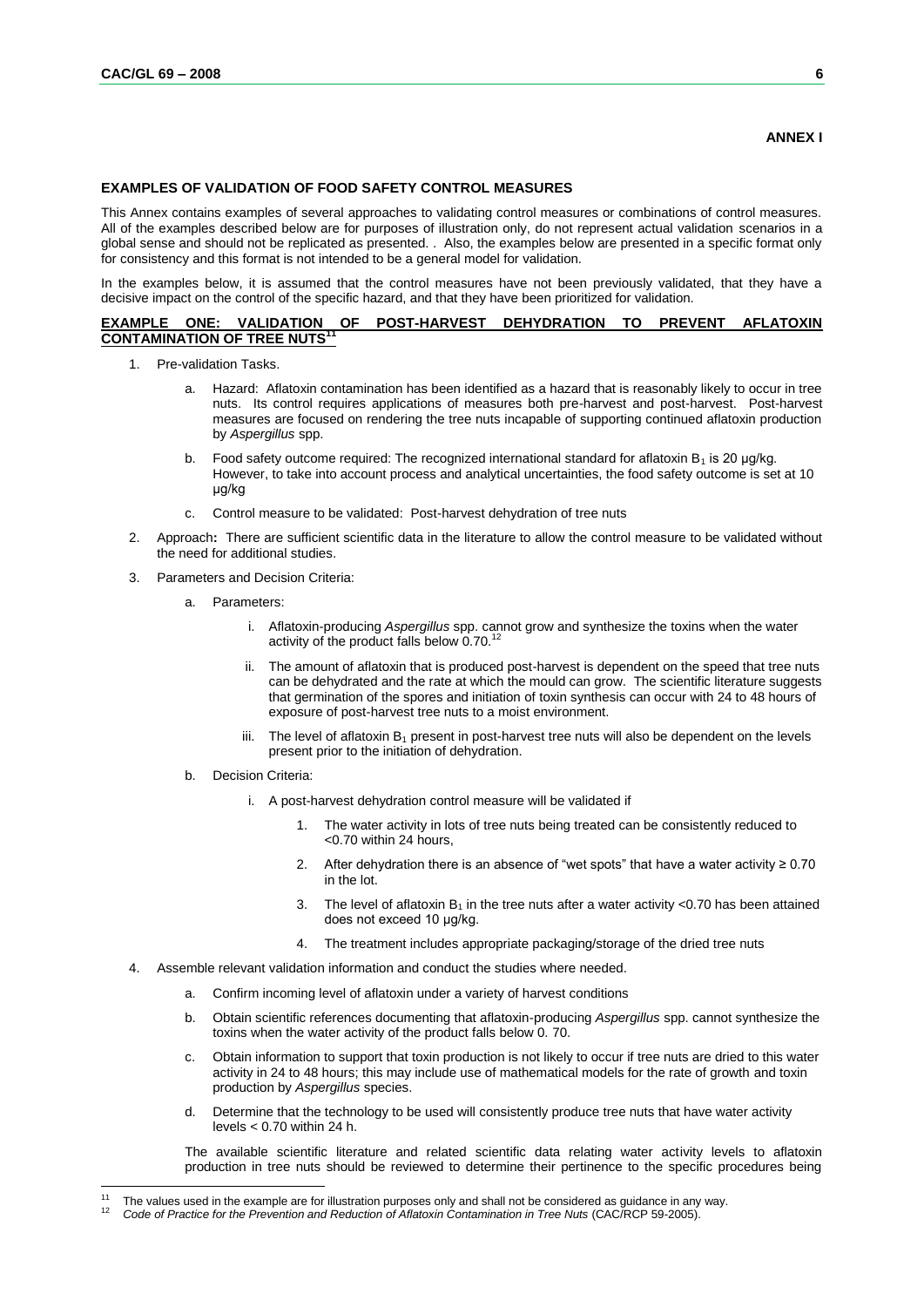employed by the business operator. If there is uncertainty about the applicability of the scientific literature, acquisition of additional analytical data may be required. At a minimum, data on the water activity of tree nuts after 24 hours drying should be obtained.

- 5. Analyze the results.
	- a. Data acquired by the business operator on the ability of the dehydration technology employed by the operator to consistently achieve the dehydration outcomes should be analyzed to ensure key operating parameters of the equipment are being followed and are achieving the expected water activity within the expected timeframe in this specific operation.
	- b. As appropriate, statistical analyses should be performed to assess the variability in the processes.
- 6. Document and review the validation.

All analyses, data, and decisions should be documented.

- 7. Conclusion
	- a. Data indicate that if the incoming level of aflatoxin  $B_1$  in the untreated tree nuts is < 1 µg/kg, then the levels after dehydration can be appropriately controlled and thus the control measure can be implemented.
	- b. Storage/packaging conditions must be adequate to maintain the desired water activity of the dried tree nuts.
	- c. These data can be used to establish a program of monitoring for water activity levels, and periodic analysis of the dehydrated tree nuts for aflatoxin  $B_1$ .

## **EXAMPLE TWO: MEETING A PERFORMANCE OBJECTIVE FOR VERO-TOXIN PRODUCING** *ESCHERICHIA COLI* **IN A HARD RAW MILK CHEESE**

- 1. Pre-validation Tasks:
	- a. Hazard: Vero-toxin producing *Escherichia coli* (VTEC) in hard raw milk cheese.
	- b. Food Safety Outcome: A performance objective (PO) of <0.001 cfu VTEC/g at the end of production.
	- c. Control Measure: A combination of control measures (level of the pathogen in the raw milk, time/temperature during processing, pH, water activity) contribute to the level of VTEC at the end of production, which includes a defined ripening period under specified conditions.
- 2. Approach: Use of scientifically valid experimental data to demonstrate the adequacy of the control measures

3. Parameters and Decision Criteria: The combination of control measures will be considered validated as achieving the PO<sup>13</sup> if the calculated geometric mean (x) + 3 standard deviations (σ) level of VTEC at the end of production (ripening) is < 0.001 cfu/g  $(-3 log_{10}(ctu/g))$ 

- 4. Assemble relevant validation information:
- a. the level (e.g. geometric mean (x) + 3σ) of the pathogen in the raw milk is estimated, using microbiological testing of the milk
- b. a model of the manufacturing process (time, temperature, pH, water activity) based on data collected from production (e.g. experimental production), including the possible variation in the process
- c. growth/reduction rates during the manufacturing process are identified from literature, other sources, or from experimental trials if necessary
- d. the changes in hazard levels that are reasonably likely to occur during processing steps (i.e. those steps that are technologically needed to manufacture the product)
- e. Initial selection of the manufacturing process that is likely to simultaneously yield the desired level of VTEC control and the desired product quality—this will identify the control measures required (time, temperature, pH, water activity).
- 5. Design an experimental study that mimics the selected process:
- a. Raw milk of the same status as intended for production is spiked with levels of VTEC (mixture of relevant strains, isolated from milk) that can be measured throughout the process
- b. The cheese is manufactured (pilot scale) and samples are taken for analysis at relevant points needed to validate the initial model.
- c. All parameters specifying the process are monitored during the trial to ensure comparability with full scale production
- 6. Analyze the results
- a. Data on the end product
- b. Data relating to the model and the process used
- 7. Document and review the validation
- $13$ <sup>13</sup> Ibid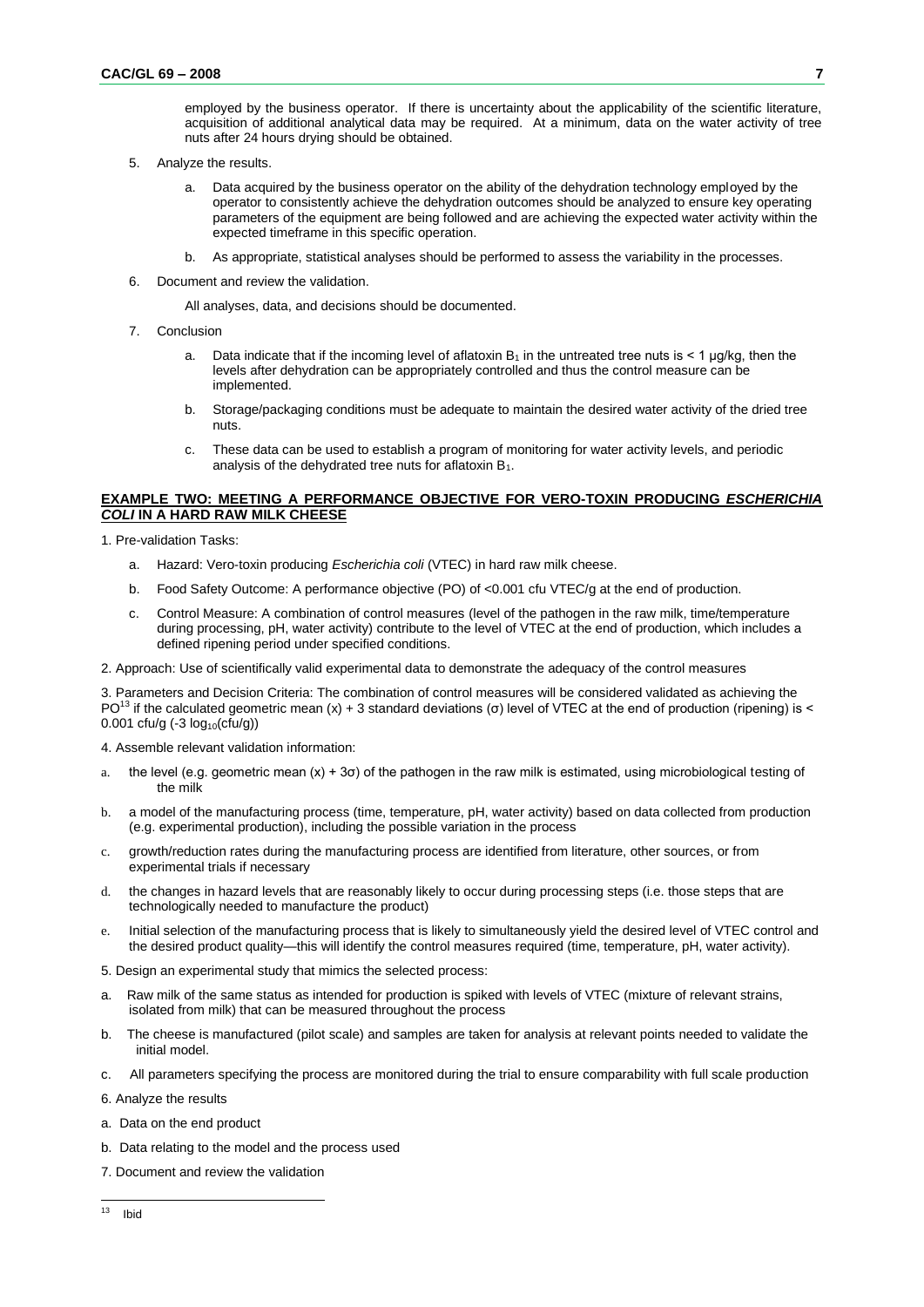Documentation should include:

- a. result of literature research
- b. results of the experimental study
- c. statistical analysis of raw data and analytical results
- d. description of the various models
- e. rationale for selecting the scenario for experimental trial (control measures and processing steps)
- f. data on VTEC strains used for spiking
- g. documentation of the variability in process

## 8. Conclusion

The PO can be met under the following conditions:

- a. That the process parameters (time, temperature and pH profiles during cheese making) are within tolerance under monitoring and are not changed
- b. That the raw milk does not exceed xx cfu/g
- c. That the cheese is ripened for a minimum of yy days prior to release.

# **EXAMPLE THREE: VALIDATION OF CLEANING AND DISINFECTING PROTOCOLS (Sanitation Standard Operating Procedures, SSOPs)**

1. Pre-validation Tasks

- a. Hazard(s): Generic microbial contaminants
- b. Food Safety Outcome: Effective sanitation of food-contact surfaces as demonstrated by compliance with microbiological criteria.
- c. Control Measure(s): Cleaning and disinfection protocols (SSOPs) within a facility
- 2. Approach: Collection of scientific data.

3. Parameters and Decision Criteria: SSOPs will be considered to be validated if, after implementation of cleaning and disinfection protocols, food contact surfaces meet microbiological criteria established for aerobic plate counts or other indicator microorganisms as appropriate.

- 4. Assemble the relevant validation information
	- a. SSOPs will be implemented as intended for 3-4 weeks of operation.
	- b. Microbiological testing of food contact surfaces will be conducted after cleaning and disinfection protocols have been used at the end of each day's production.
- 5. Analyze the results
	- a. Compare results obtained at the end of each day's production to the established microbiological criteria.

b. Conduct appropriate statistical analyses to determine the variability in efficacy of the cleaning and disinfection procedures.

- 6. Document and review the validation
	- a. Data from implementation of SSOPs should be documented.
	- b. All data from food contact surface testing should be documented.

#### 7. Conclusion

If review and analysis of the validation results indicate that the SSOPs are capable of consistently delivering results that comply with the established microbiological criteria during 3-4 weeks of the validation period, then the cleaning and disinfection protocols can be considered validated.

This same protocol with a reduced rate of testing can be used as an ongoing verification activity that the SSOPs are being implemented properly.

## **EXAMPLE FOUR: CONTROL OF METAL FRAGMENTS**

1. Pre-validation Tasks:

- a. Hazard: Metal fragments
- b. Food Safety Outcome: Less than 1 metal fragment over 2 mm in 100,000 kg of product.
- c. Control Measure: Introduction of a sieve into a production line

2. Approach: Collection of data during normal operation.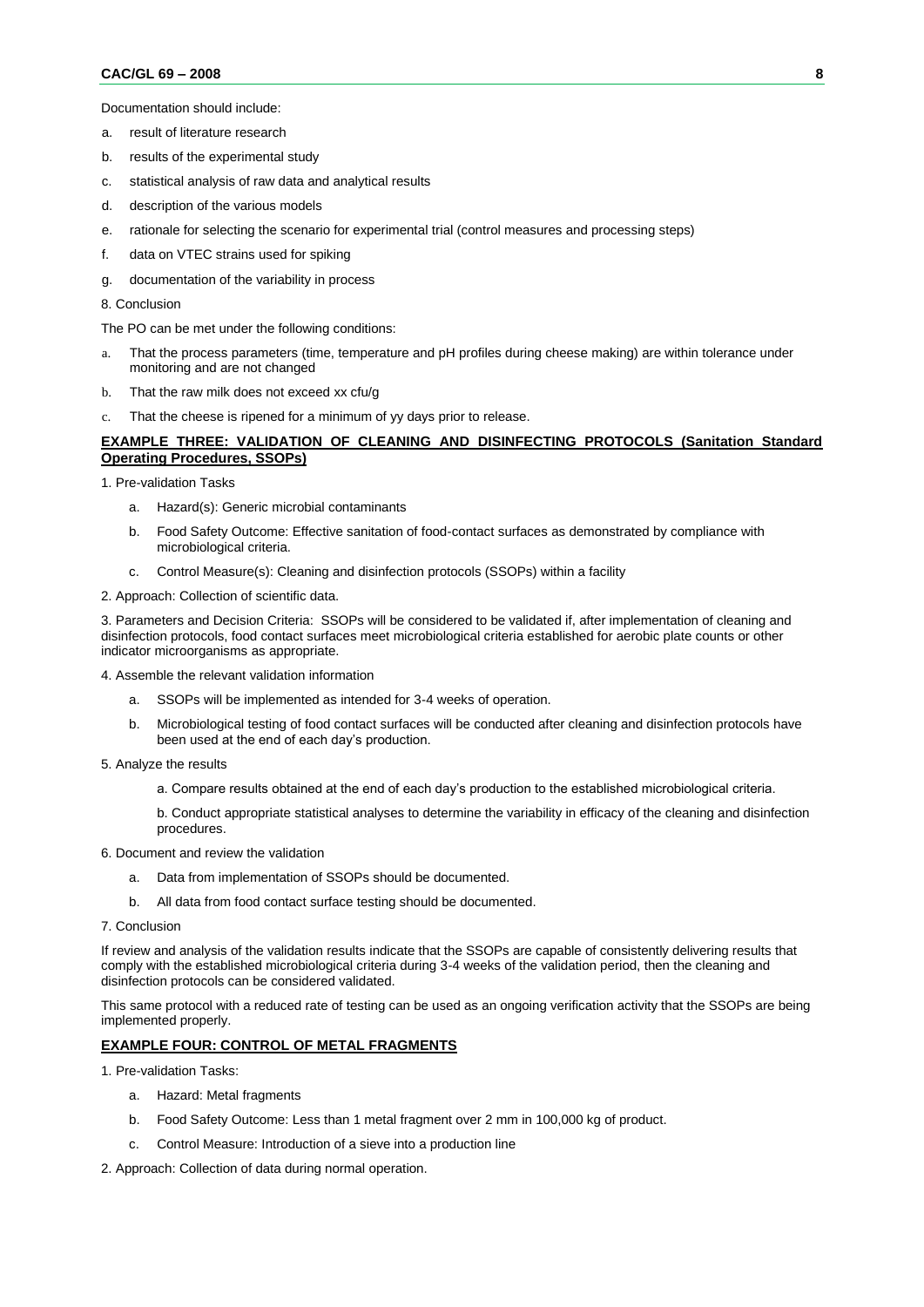#### 3. Parameters and Decision Criteria:

Control measure will be considered validated if a metal detector indicates that production with the sieve will allow < 1 metal fragment ≥ 2 mm in 100,000 kg of final product. Operational data will be collected for one month and reviewed to determine the size of any metal pieces in products rejected by the metal detector.

4. Assemble relevant validation information.

- a. Determine the size of metal fragments in products rejected by the metal detector.
- b. Ensure that the metal detector is sensitive enough and calibrated to detect metal pieces of 2 mm or more in the specific product.
- c. Ensure that the sieve remains intact during normal operations.

#### 5. Analyze the results

Determine the rate at which the sieve allowed fragments of 2 mm or more in the final product.

6. Document and review the validation

- a. Document all findings from the metal detector.
- b. Document the integrity of the sieve and the sensitivity and calibration of the metal detector.

#### 7. Conclusion

- a. Control measure can be implemented if data indicate that production with the sieve will allow < 1 metal fragment ≥ 2 mm in 100,000 kg of final product.
- b. Validation will likely provide information on monitoring needed to ensure that sieve remains intact.
- c. The metal detector can be used after the validation as an ongoing verification activity to ensure that the sieve is controlling the hazard as intended.

## **EXAMPLE FIVE: VALIDATION BY A COMPETENT AUTHORITY (NEW ZEALAND) OF MEAT INSPECTION PROCEDURES FOR** *TAENIA SAGINATA<sup>14</sup>*

1. Pre-validation Tasks:

- a. Hazard: Cysts of *Taenia saginata* in slaughtered cattle.
- b. Food safety outcome: No increase in risks to consumers
- c. Control Measure: A new post-mortem inspection procedure for the identification and removal of cysts. Post mortem inspection is the only available control measure. Traditional inspection involves slicing of a large number of tissues (and also results in a high degree of microbiological cross-contamination). The new inspection package would limit slicing to a minimum.
- 2. Approach: Experimental trial and mathematical modelling

#### 3. Parameters and Decision Criteria

- a. The food safety outcome is no decrease in the current level of consumer protection, i.e. mean rate of 1.1 cases of infection per year in the total population per year.
- b. The decision criterion for validation is that any difference in non-detection rate at post mortem inspection does not result in a decrease in the current level of consumer protection.
- c. The decision criteria included consideration of probability distributions generated by the model.
- 4. Assemble information and conduct studies

Detailed experimental trials to determine non-detection rates for the traditional and the alternative inspection measures, and mathematical modelling to determine impact on the chosen food safety outcome

#### 5. Analyze the results

The food safety outcome of the new control measure was presented as a frequency distribution and a mean value was chosen for purposes of comparison. The level of consumer protection was estimated to be a mean rate of 1.3 cases of infection in the total New Zealand population per year. Given the uncertainty in the biological system, primarily related to the very low sensitivity of any type of post mortem inspection (less than 25%) and the extremely low prevalence of *Taenia saginata* in New Zealand, this result met the decision criteria for validation.

Note: This validation process would likely not give the same result in a country with a moderate to high level of infection in the slaughter population.

6. Document and review

a. Document the methodology for the experimental trials and the results

<sup>14</sup> This example is documented in Van der Logt, P., Hathaway, S. C. and Vose, D. (1997): Risk assessment model for human infection with the cestode *Taenia saginata*. Journal of Food Protection 60:1110-1119.